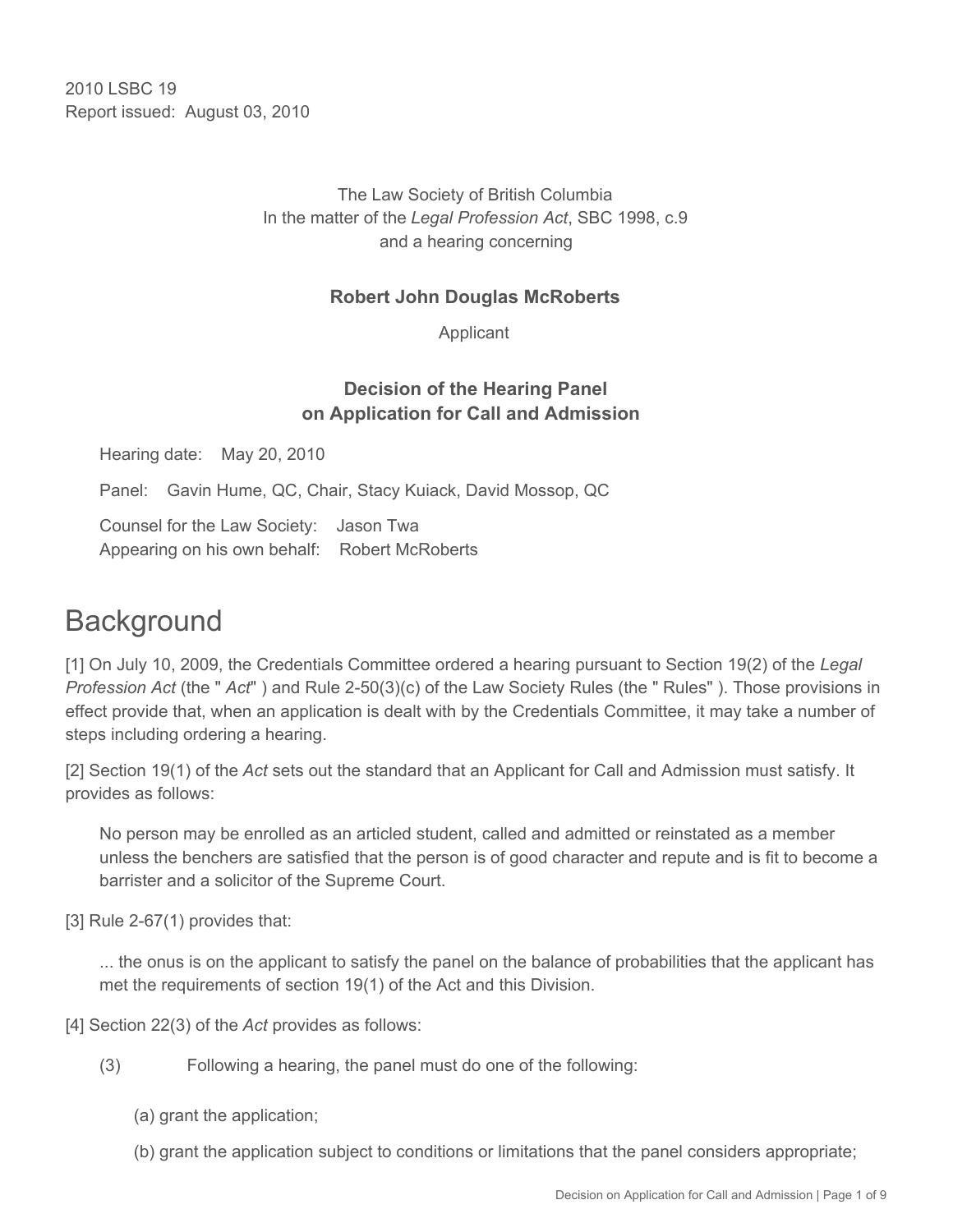(c) reject the application.

[5] The Applicant was called to the Bar in Manitoba on June 29, 1978 and had practising status until March 31, 2005. From April 1, 2005 through to October 31, 2007, the Applicant's membership status was inactive. From November 1, 2007 through to March 31, 2009, the Applicant had practising membership status, and as of April 1, 2009 the Applicant's practice status was inactive.

[6] The Applicant was admitted as a lawyer in Saskatchewan on July 15, 1982, though he is currently a disqualified member due to non-payment of his inactive member fee.

[7] On September 8, 1993 the Applicant submitted an application for Call and Admission on Transfer to the Law Society of British Columbia (" LSBC" ). On January 26, 1994, the LSBC Credentials Committee resolved to conduct an investigation concerning his application. On November 17, 1994, the Applicant withdrew his Application for Call and Admission on Transfer to the LSBC. This was for a number of reasons. The Applicant's practice was very active, and he was involved in a political campaign in Manitoba. In addition, he had concluded that the practice in BC had not matured sufficiently to support his transfer. On March 11, 2008, the Applicant submitted a second Application for Call and Admission on Transfer to the LSBC, which led to this hearing.

# **Facts**

[8] The LSBC and the Applicant entered into an Agreed Statement of Facts. Without setting out all of the facts agreed to, it can be summarized as follows:

(a) The Applicant has been the subject of 10 claims under the Law Society of Manitoba's Professional Liability Insurance Program. It appears that in six of those claims, no damages were paid by the Manitoba Professional Liability Insurance Program.

i) One of the claims peripherally involved the Applicant, who shared the deductible payment with two others.

ii) Three claims are outstanding. With respect to two of those three outstanding claims, the insurer is dealing with the Applicant's former firm. The third claim is with respect to an allegedly negligently prepared Separation Agreement. The insurer has the preliminary reserve of \$7,500 with respect to this claim.

(b) The Applicant has been the subject of three discipline hearings with the Law Society of Manitoba and has been given one caution. Those matters will be discussed in greater detail.

(c) The Applicant has been involved in 21 civil actions between 1989 and 1995, which also will be discussed in greater detail below.

[9] As previously indicated, the Applicant commenced practising in 1978. He became actively involved in mass media marketing and advertising. That appears to have contributed to the rapid growth of his firm, in addition to attracting the attention of the Manitoba Law Society. His firm grew from a two or three person firm in the early 1980s to approximately a 35 to 40 person firm with offices located in a number of locations in shopping malls in Manitoba. In addition, the firm also expanded to 12 locations in BC, Alberta, Saskatchewan and the Toronto area.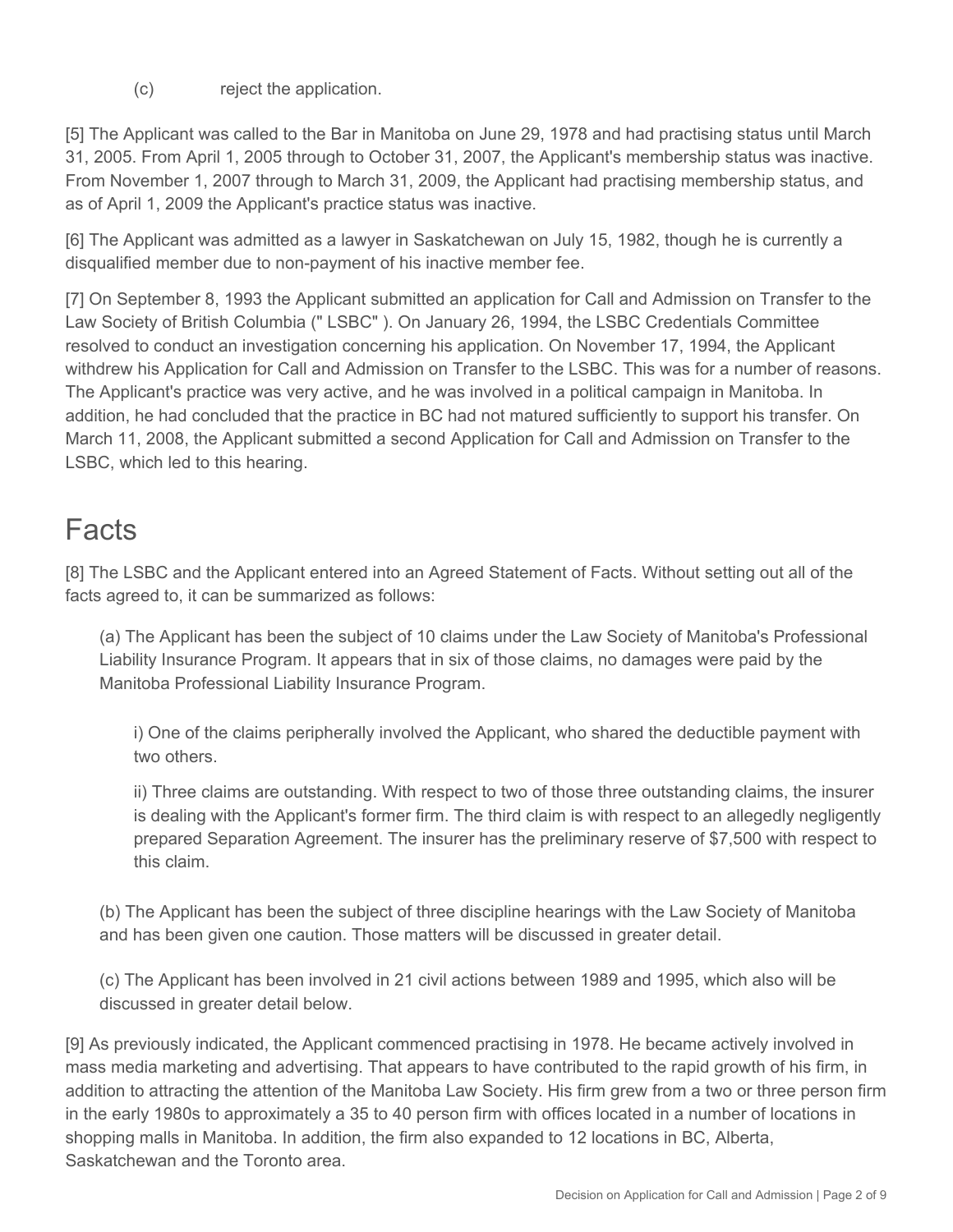[10] Associated with that expanding practice, a number of administrative difficulties, some of which became the subject matter of review by the Law Society and others, became the subject matter of civil litigation, all of which was reviewed during the course of the hearing.

[11] The Applicant described the caution given to him by the Manitoba Law Society in 1992. It arose as a result of the departure of his partner a number of years earlier, at his request, at a point in time when his partner was handling approximately 400 active real estate files that were in various stages. This was early in the growth of his firm. At the same time, the Manitoba Land Titles Office was involved in a real estate boom and, as a result, was behind. The combination of a partner responsible for real estate transactions departing and the real estate boom gave rise to a number of client complaints. The Applicant's practice was not real estate, so he arranged for others to assist. Previous to the caution being issued, the Applicant was cited as a result of some of the issues that arose from the real estate practice, and one other issue. He was acquitted by the Judicial Committee of the Manitoba Law Society, which acquittal was upheld by the Courts. He subsequently agreed to a caution a number of years after the commencement of the investigation and citation by the Law Society in order to close the matters. There was no suggestion of any dishonesty on the part of the Applicant.

[12] The Applicant also gave evidence in chief and was cross- examined with respect to the three other discipline hearings and findings. In the first of the other three discipline hearings, the Applicant was charged with professional misconduct for failing to account to a client and failing to comply with an undertaking to a Provincial Court Judge to account to the client with respect to a sum of \$15,000.

[13] The Judicial Committee of the Law Society of Manitoba found that the Applicant was guilty in failing in his duty to his client and failing to comply with his undertaking to a Provincial Court Judge and, as a result, guilty of professional misconduct. With respect to the failure in his duty to a client, he was reprimanded and ordered to pay costs of \$1,000. In connection with the undertaking he was fined in the amount of \$2,000. These findings were upheld by the Manitoba Court of Appeal.

[14] With respect to these findings, the Applicant gave evidence in chief and was cross-examined. His inability to account to his client was as a result of the fact that his former partner had not deposited the funds in the firm's account. As a result it was not possible to provide the accounting that he had committed to provide. For the same reason, he was unable to comply with the undertaking to the Provincial Court Judge. He admitted freely that he should have returned to the Court in order to amend the undertaking. At the end of the day, the firm paid the sum of \$5,000 to the former client, even though no appropriate accounting could take place. There was no suggestion of dishonesty in these findings or in the Applicant's evidence.

[15] In April of 1991, the Applicant was found guilty of a charge of professional misconduct, as a result of which the Law Society of Manitoba's Judicial Committee ordered that the Applicant be reprimanded and pay the costs of the Law Society of Manitoba in the amount of \$500. The reprimand and costs came about as a result of an account the Applicant rendered to a taxi company client being reduced by approximately \$9,000 by a Master of the Court of Queens' Bench. Again, the Applicant gave evidence in chief and was cross-examined with respect to the finding. He described the client as difficult to deal with, and the matter as a complicated dispute amongst the shareholders of the taxi company. It appears that the Applicant failed to keep proper records with respect to the time spent on behalf of the client. The Master who taxed his account did not find in favour of the Applicant. While we were concerned about the credibility findings of the Master against the Applicant, we again reached the conclusion that he was not deliberately dishonest.

[16] The next discipline hearing of the Judicial Committee of the Law Society of Manitoba with respect to the Applicant involved three matters.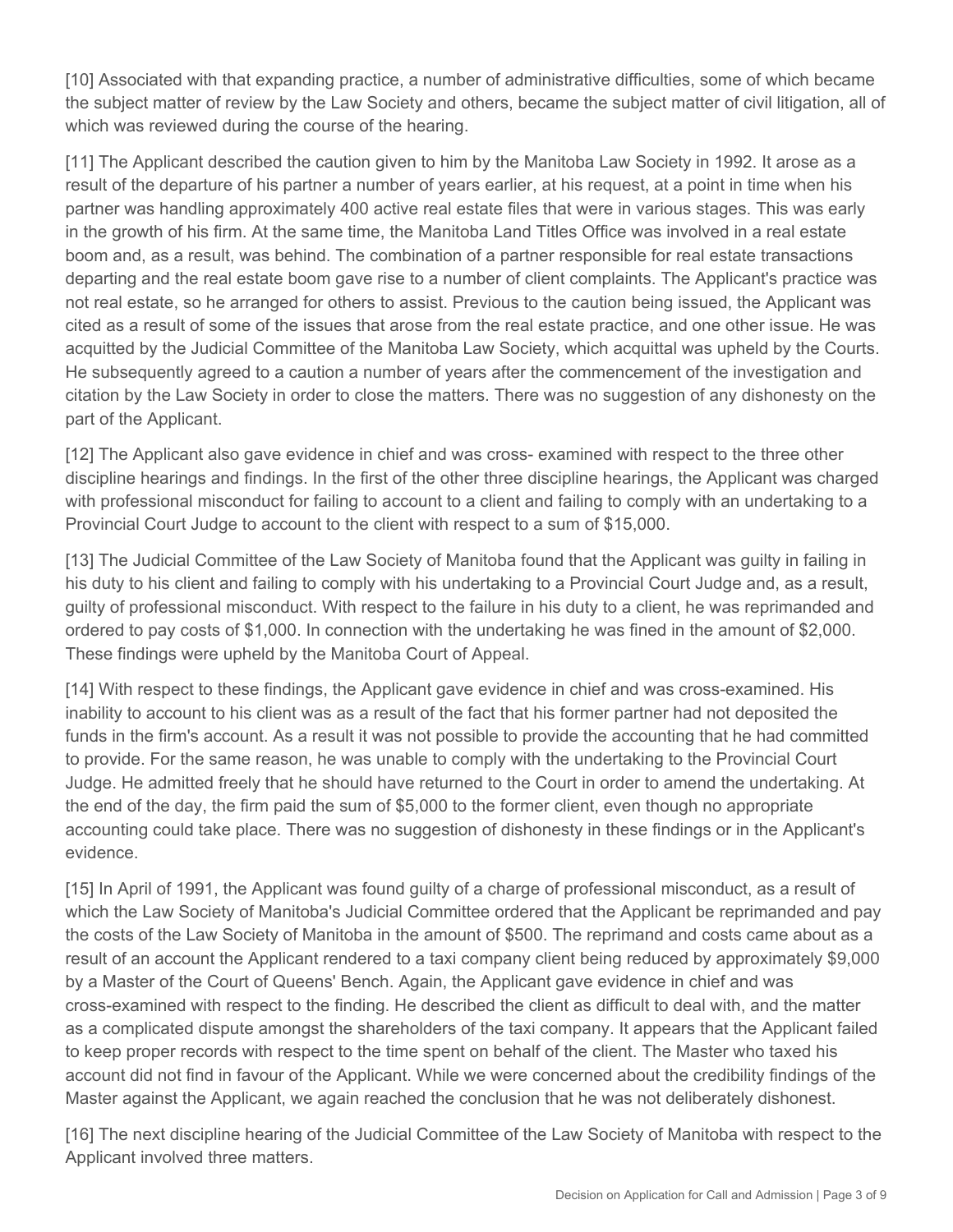(a) The first matter involved a failure to give notice of a potential claim to the adjuster of the Professional Liability Claim Fund of the Law Society of Manitoba. This was because a Release had been executed that released the Applicant. He was reprimanded for his failure to report. Again there was no suggestion of dishonesty.

(b) The second matter dealt with fees charged to a matrimonial client. When the dispute arose the Applicant voluntarily agreed to arbitrate the fee. There was a significant reduction of the fees. This, in part, at least, appears to be related to the accounting difficulties the firm was facing. At the time the Judicial Committee heard it, the matter had been resolved. Again, a reprimand was issued for charging a fee that was considered by the Judicial Committee not to be fair and reasonable. There was no suggestion of dishonesty.

(c) The third matter dealt with by the Judicial Committee pertained to a breach of an undertaking. An associate in the Applicant's growing firm took on a file and gave an undertaking with respect to payment of the client's former lawyer's fees. The undertaking was to have the client assign part of the settlement funds to pay the fee. The file involved a significant accident. When the Applicant reviewed the file, he concluded that the former lawyer was potentially exposed to a claim of negligence. As a result, he wrote to the former lawyer concerning the possible claim against him. At that point in time, the former lawyer advised the Applicant about the breach of the undertaking. Given the potential negligence claim against the former lawyer, the client would not sign the agreement assigning part of the fee to pay the former lawyer's account. Subsequently, the Applicant negotiated an amendment to the undertaking and trust condition. The Applicant was reprimanded and ordered to pay \$500 costs. Again, no suggestion of inappropriate practice or dishonesty arose.

[17] The Panel also reviewed 21 civil cases. The Applicant was cross-examined extensively with respect to each of the 21 cases. These cases arose between the period 1989 and 1995. Not all of the cases could be recalled by the Applicant as they were, in effect, against his firm and as he was the main partner, they at least indirectly involved him. All of the civil claims have been resolved. Some simply involved the issues that arose as a result of a rapidly developing practice and were commercial disputes involving the firm and not the Applicant personally. Some involved claims by former associates for compensation when they were terminated or left the firm. Two involved claims by banks with respect to former partners' capital accounts which were also resolved.

[18] In none of the claims that we reviewed was there any suggestion of dishonesty or inappropriate practice. While the number of claims was significant, we concluded that that alone should not result in the Applicant being precluded from practising.

### **Analysis**

[19] Section 19(1) of the *Act* provides, in part, that this Panel " must be satisfied that the applicant is of good character and repute and is fit to become a barrister and solicitor of the Supreme Court." The onus is on the Applicant to satisfy us that he meets those requirements. Those requirements were discussed in *McOuat* v. *Law Society of BC* (1993), 78 BCLR (2d) 106 (CA). That was an application for reinstatement, but the same principles apply. The Court had this to say:

6 On the wording of that subsection the applicant has the burden of satisfying the committee that he meets two essentially moral standards. The committee was of the view that the first, good character and repute, has both a subjective and an objective aspect. At p.12 of the reasons: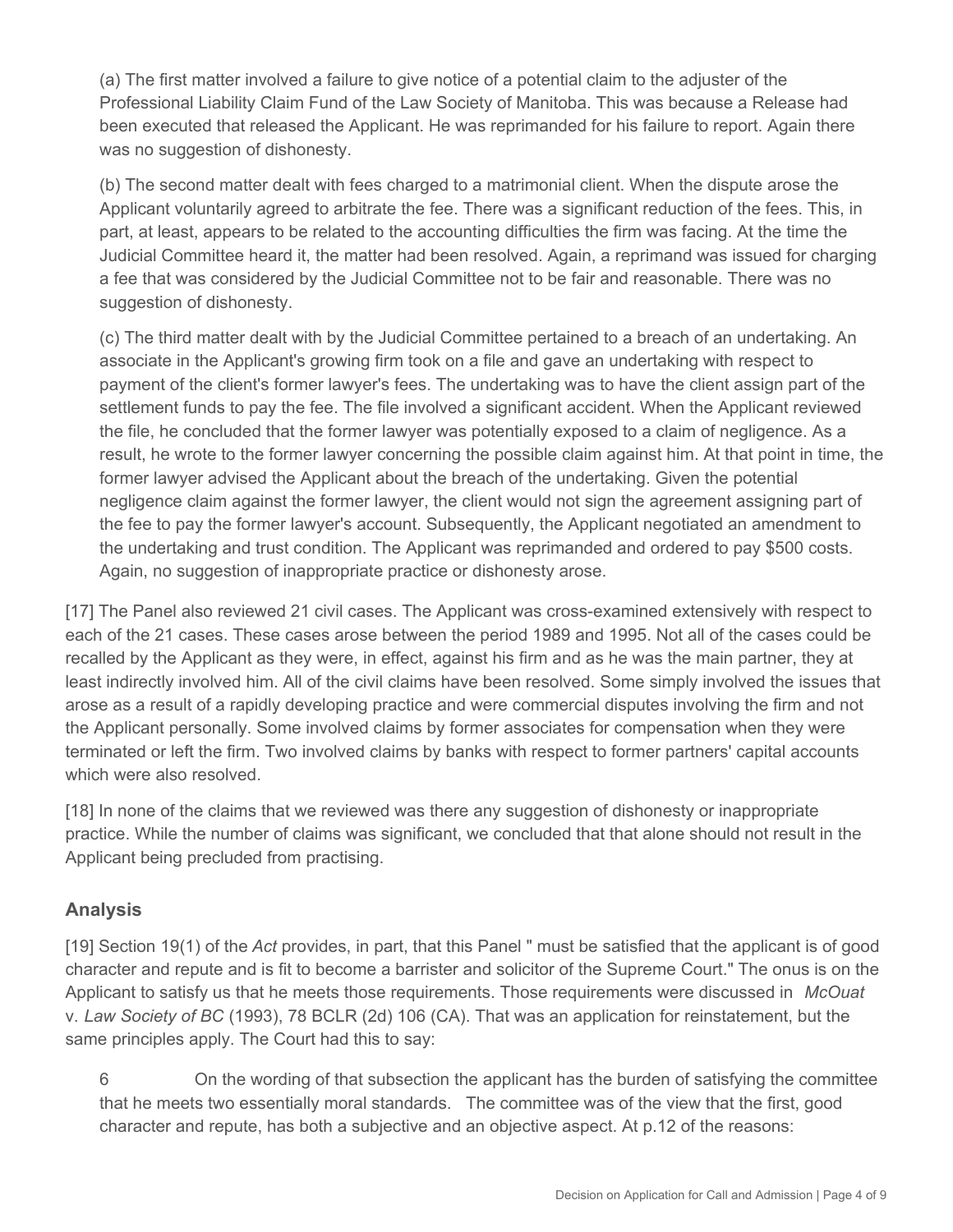But we think we are required to consider the regard in which the candidate is held by others as well as the qualities of character Mr. McOuat possesses, that is both the subjective and objective senses of " good character" .

The committee was also of the view that good character is an element of the second standard, namely, fitness to become a barrister and solicitor. The section of the reasons dealing with fitness begins with these introductory paragraphs:

It is for this panel acting reasonably upon the evidence before it to decide whether Mr. McOuat has discharged the burden of satisfying the panel that he is fit to become a barrister and solicitor. The objective sense of " good character" overlaps with the requirement of fitness.

The demands placed upon a lawyer by the calling of barrister and solicitor are numerous and weighty and " fitness" implies possession of those qualities of character to deal with the demands properly. The qualities cannot be exhaustively listed but among them must be found a commitment to speak the truth no matter what the personal cost, resolve to place the client's interest first and never expose the client to risk of avoidable loss and trustworthiness in handling the money of a client.

The canons of legal ethics adopted by the Law Society provide assistance, when they assert:

A lawyer is a minister of justice, an officer of the Courts, a client's advocate, and a member of an ancient, honourable and learned profession.

In these several capacities it is a lawyer's duty to promote the interests of the State, serve the cause of justice, maintain the authority and dignity of the Courts, be faithful to clients, be candid and courteous in relations with other lawyers and demonstrate personal integrity.

To be fit to practise a lawyer must be ethically equipped to never break the client's trust.

7 I would not disagree with the committee's analysis of the s.36(7)(b) and (c) [now, s. 19(1)] standards.

[20] The original panel in its decision dated June 12, 1992, which was the subject matter of the review by the Court of Appeal in *McOuat* (*supra*) said this:

#### **GOOD CHARACTER AND REPUTE**

The word " character" in the expression " good character and repute" has been treated in many decided cases, especially the older ones, as importing the character or " characterization" given the applicant by other persons, what may be called a subjective sense. An example is *Leader v. Yell* (1864), 16 CB (NS) 584; 143 ER 1256, where Erle, CJ said:

Good or bad character does not depend on what a man knows of himself; it means his general reputation in the estimation of his neighbours.

In the same case Byles, J. said: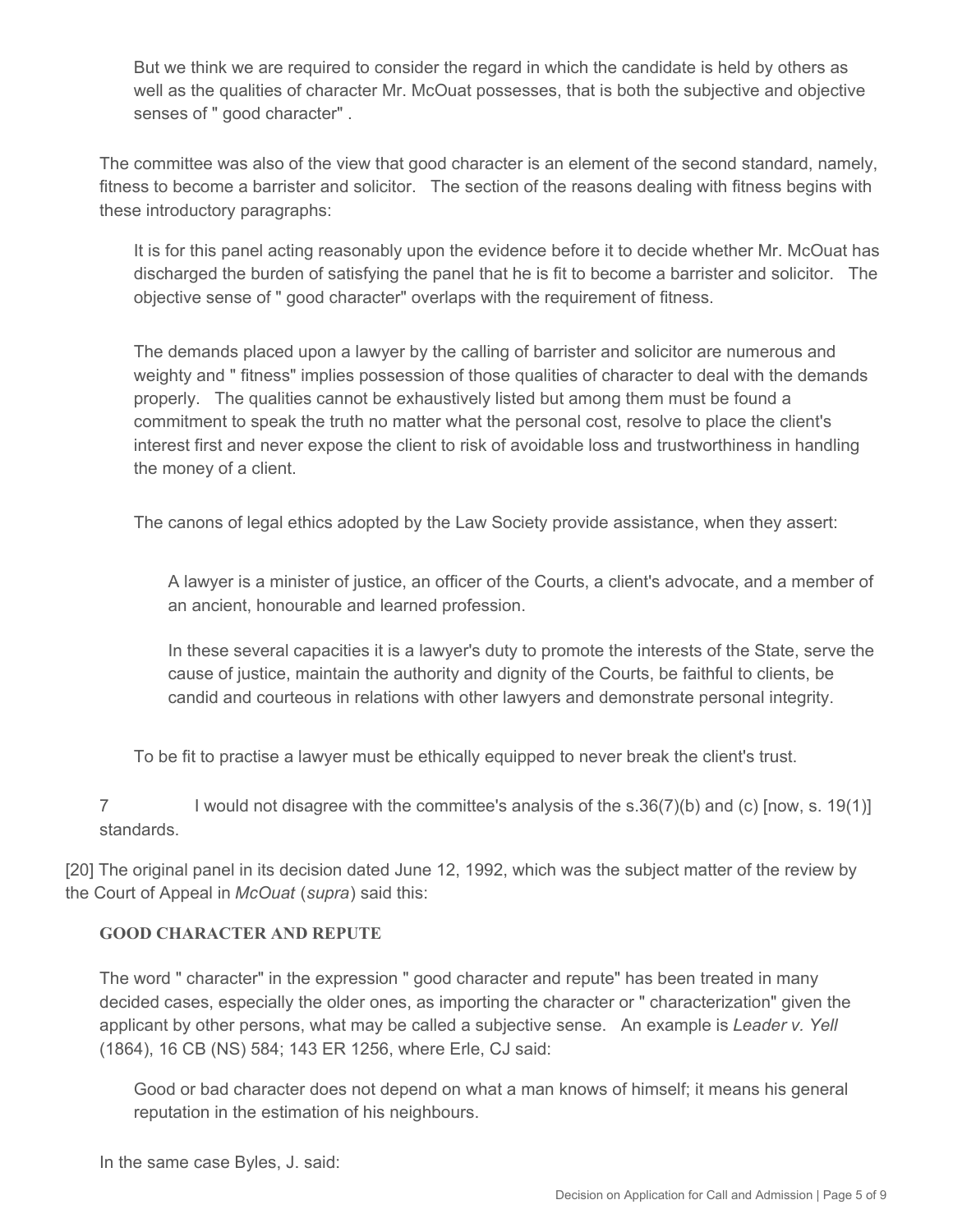... " character" does not mean a man's real conduct and mode of life, but it means his reputation among his neighbours.

In more recent cases the words " good character" seem to be applied in the context of " strength of character" or " character defect" . Used in that way the expression " good character" refers to what a man's personality, principles and beliefs actually are as opposed to the way the community regards him, whether or not he has earned the good or bad regard in which he is held. This sense may be considered objective.

One tends to naturally consider it more important that a lawyer be a good person and have and act upon correct principles as opposed to being regarded, rightly or wrongly, by others as seeming to be good or bad. But we think we are required to consider the regard in which the candidate is held by others as well as the qualities of character Mr. McOuat possesses, that is both the subjective and objective senses of " good character" .

[21] *McOuat* (*supra*) was cited with approval in *Law Society of BC v. Shaw,* [2003] LSBC 17. The panel in *Shaw* at para. 91 also said this:

[91] *Black's Law Dictionary* distinguishes " character" as the objective test and " repute" as the subjective test. That is, " character depends on attributes possessed, and reputation on attributes which others believe one to possess. The former signifies reality and the latter merely what is accepted to be reality at present.

[22] In considering this application, the Panel recognized that the onus is on the Applicant to satisfy the Panel that he has met the foregoing tests. In considering the Applicant's application, the Panel concluded that he did meet those tests and that he should be called and admitted, but subject to the conditions set out below.

[23] The Panel reached that conclusion for the following reasons:

(a) We were provided with a letter of commendation addressed to the LSBC dated November 13, 2007 from the President of the federal Treasury Board, wherein the author indicated that he had known the Applicant for a number of years. In addition, the author described the Applicant as having an entrepreneurial approach to the practice of law. The author, more importantly, asserted he was not concerned about the Applicant's honesty and integrity.

(b) In addition, we reviewed a letter dated October 1, 2007, submitted with the Applicant's application, from four Crown attorneys who attested to the Applicant as being well-prepared, competent and reasonable for them to deal with.

(c) We also reviewed a letter dated May 14, 2010 from an external accountant for the Applicant's law offices. He described the variety of locations of the Applicant's firm as growing rapidly but associated with administrative and control problems and suffering from administrative systems failures at times. He also commented on the issues that the Applicant faced at the Law Society of Manitoba as a representative of the firm and indicated that those issues were a very small fraction of the firm's total practice.

[24] Our review of the evidence, as described throughout, led us to the conclusion that we did not need to concern ourselves about the Applicant's honesty and integrity. It is clear from the evidence we heard that his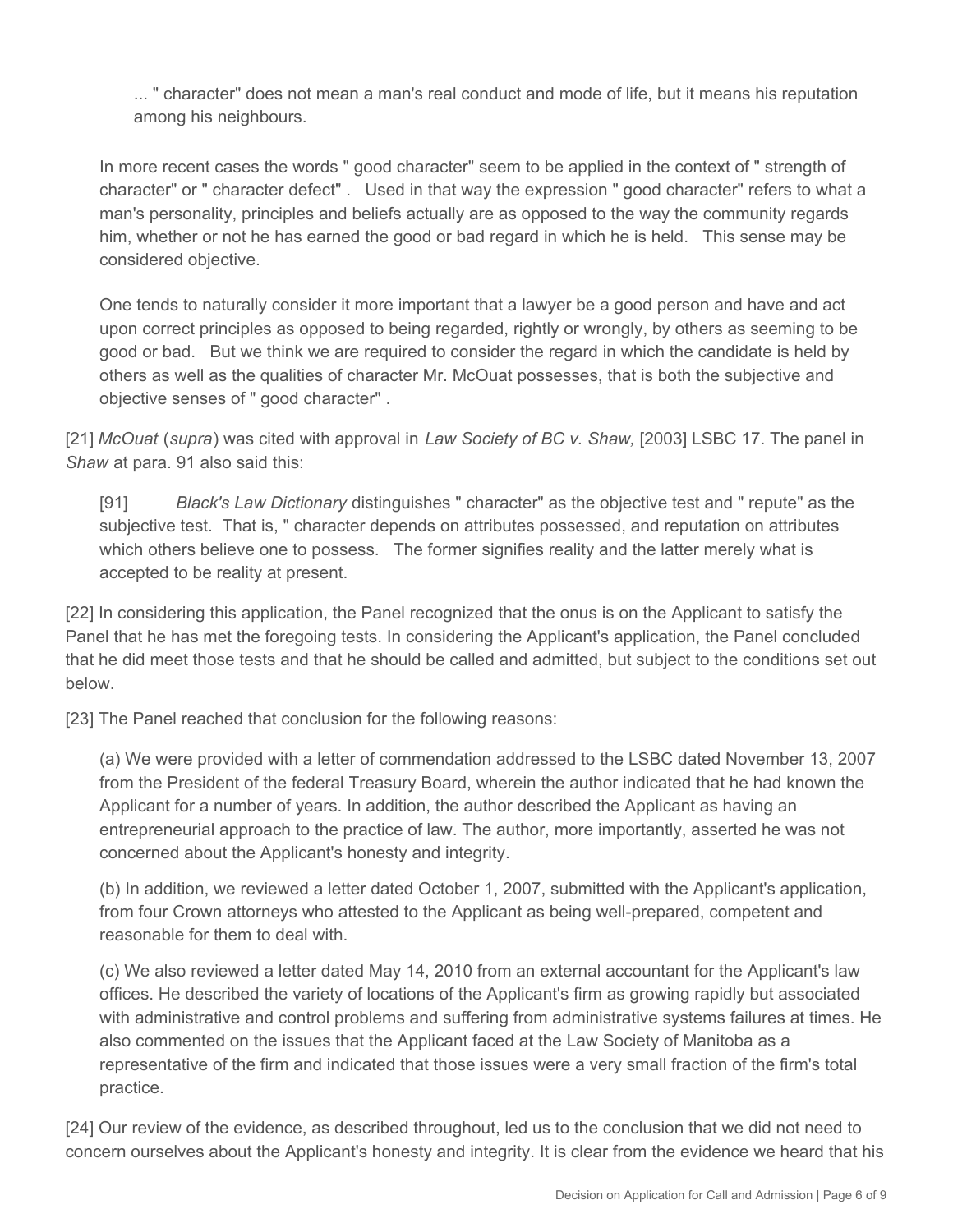firm grew rapidly, and clearly there were administrative and system problems associated with that, which gave rise to some issues we have discussed above. We also had evidence from Christopher Green who, for a period of time, was associated with the Applicant in the practice of law in British Columbia. Mr. Green is a member of the Law Society of British Columbia and was called to the Bar in 1977. He also attested to the Applicant's honesty and skill.

[25] We considered, in detail, the Applicant's discipline history. With respect to the October 1989 professional misconduct charge, we noted that the Applicant was not in a position to account for the funds for the reasons described above. We also noted that the Applicant acknowledged that he should have returned to the Provincial Court Judge, to whom the undertaking was given, and clarified his responsibilities. We also noted that the Applicant was only reprimanded and ordered to pay costs with respect to his failure to account, presumably as a result of the conclusion of the hearing panel that his difficulty with accounting was for reasons described above. In addition the Applicant was fined in the amount of \$2,000 with respect to the conclusion that he had failed to comply with the undertaking to the Provincial Court Judge. We accept the Applicant's explanation of his failure to comply, given the particular circumstances that we have described and which led to the findings of the Judicial Committee of the Law Society of Manitoba.

[26] The April 1991 Law Society of Manitoba Judicial Committee Report was, in effect, a consent decision, as a result of which the Applicant was reprimanded and ordered to pay costs in the amount of \$500. The decision itself does not provide any description of the circumstances, though the Applicant did explain, as we set out above, that he did not record appropriately the time he spent on the matter. As a result of this, his bill was reduced substantially. There was no indication of any dishonesty associated with the consent award.

[27] The June 1992 decision dealt with three charges of professional misconduct. Again, no dishonesty was noted in either the report or the explanation that we received in the course of the hearing:

(a) The first charge involved a failure to report a potential claim in an appropriate time frame. The Applicant had received a Release and did not consider himself to be potentially liable to the former client, as a result of which he did not report. He was reprimanded for this.

(b) The second charge involved a fee issue that the Applicant voluntarily submitted to arbitration, which resolved the fee issue. Again, there was a reprimand. The fee issue had been resolved by the time the hearing was held.

(c) In the third charge, the Applicant appeared as a representative of his firm. This arose as a result of computer accounting problems alluded to earlier by his former accountant in his letter of commendation. No funds were lost and all the problems were corrected. The Applicant was fined \$1,500 with an award of costs of \$5,000.

(d) In its reasons, the Committee acknowledged the co-operation of the Applicant regarding the three charges and the co-operation of his firm with respect to the accounting problems. Again, there was no suggestion of any dishonesty with respect to any of these matters.

(e) We also reviewed the *Discipline Case Digest* dated March 1995 with respect to breach of a trust condition. The Applicant's associate received a file from another firm in the province of Saskatchewan on a trust condition that written instructions be obtained from the transferring client that the previous lawyer be paid his fees in the event of a recovery at trial or settlement. The associate accepted this trust condition, though the condition was not complied with. The Applicant acknowledged his responsibility but noted that, in his view, the former lawyer was negligent in the handling of the file and, as a result, not entitled to payment of the fees. This was resolved between the Applicant and the former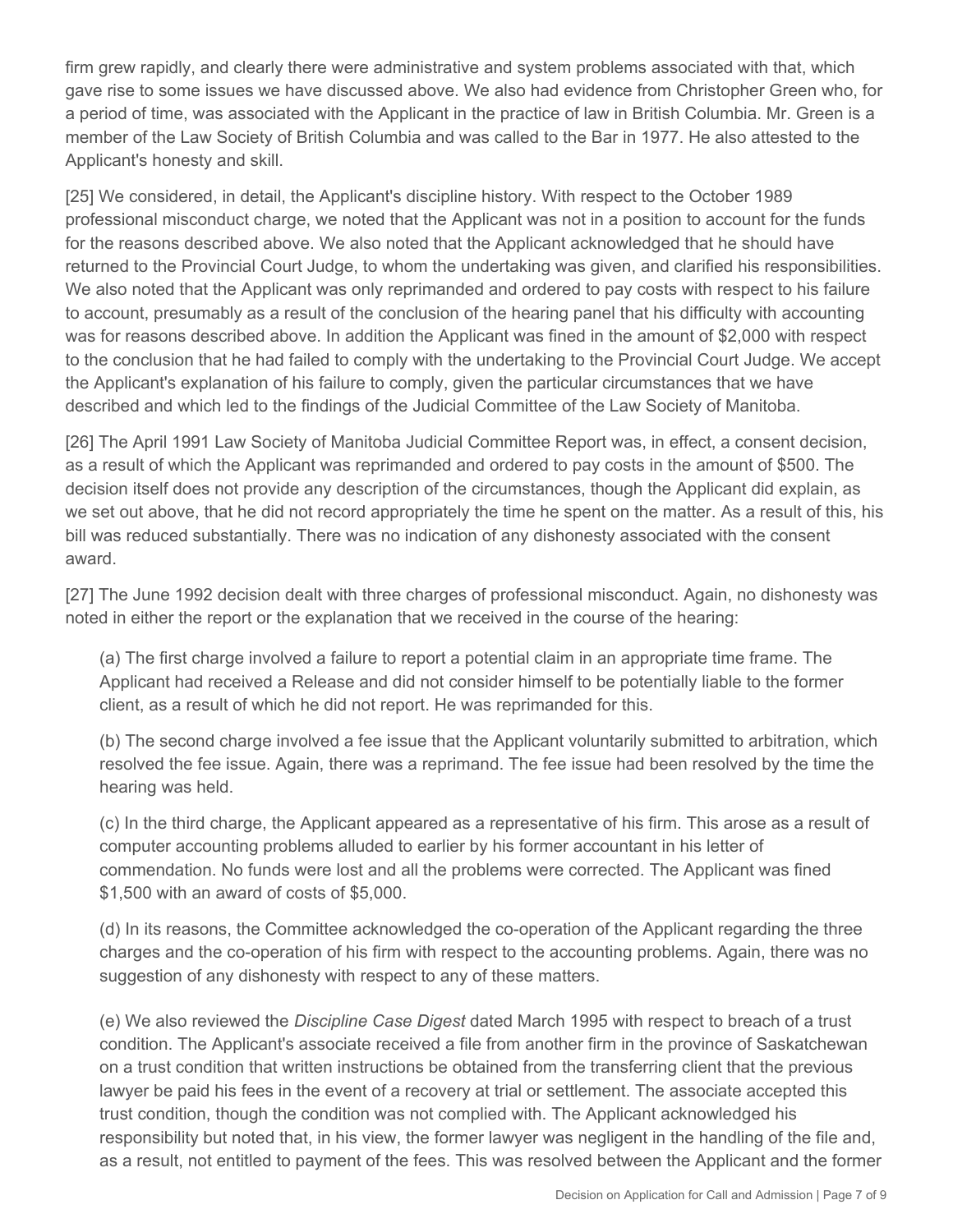lawyer. Again, no dishonesty was associated with this matter.

## **Competency**

[28] However, there is a question of competency. This is a requirement implicit in the *Legal Profession Act*. When a person applies to transfer from one Law Society to another, the issue of competency comes up. The Law Society of British Columbia must be satisfied that the prospective member is a competent lawyer. In most cases, there is no problem. In addition, just because a lawyer has been subject to a discipline hearing, an insurance claim or a civil action is not, of itself, a reason to refuse the transfer. A much more thorough examination is required.

[29] As set out in paragraph [8](a) above, the Applicant has been the subject of 10 claims under the Law Society of Manitoba's Professional Liability Insurance Program. Those claims were addressed in the Agreed Statement of Facts. The Applicant was cross-examined with respect to those claims. As indicated above, in six of the claims no damages were paid by the Manitoba Professional Liability Insurance Program. While three claims are still outstanding, none of them raised any concern on the part of the Panel. There was no suggestion of any dishonesty with respect to those claims. Only one of the three outstanding claims has a reserve. This is of some significance.

[30] We reviewed, in detail, the 21 civil actions between 1989 and 1995. We concluded that, subsequent to 1995, the Applicant and his firm significantly improved their administrative practices. Mr. Green also testified that, in his experience with the firm, there were no administrative difficulties that gave rise to the discipline issues described above or some of the civil actions also described above. *We also noted that Mr. McRoberts' discipline record of and the civil action ceased after 1995.* In addition, a number of the civil litigation matters were matters that the Applicant was not personally involved in, but instead was named as a result of the role that he played in the firm. Many of the issues were issues that the Applicant had assigned to other members of his firm and were matters that were essentially concluded.

[31] In view of the foregoing, we conclude that the Applicant meets the test of " good character" . We reach that conclusion as there was no suggestion of any dishonesty or other inappropriate motive or activities on the part of the Applicant in the discipline matters and civil actions that we reviewed. That conclusion is reinforced by letters of commendation and the evidence of Mr. Green. In addition, we are satisfied at this point in time that the Applicant is a competent lawyer.

[32] The evidence led us to the conclusion that the Applicant is fit to become a barrister and a solicitor of the Supreme Court of British Columbia. However, we did become concerned that the Applicant has not been as careful, with respect to the manner in which he practised, as he should have been. As a result, we conclude that the Applicant should be called and admitted. However, we also concluded that certain conditions should be applied to the manner in which the Applicant is permitted to practise.

[33] We therefore order that the Applicant be called and admitted, subject to the following conditions:

The Applicant must

(a) take the Small Firm Practice Course;

(b) take a minimum of two hours of continuing legal education on practice management for each of the next two calendar years unless otherwise ordered by the Practice Standards Committee;

(c) practise only in the following arrangements for a minimum of two years: